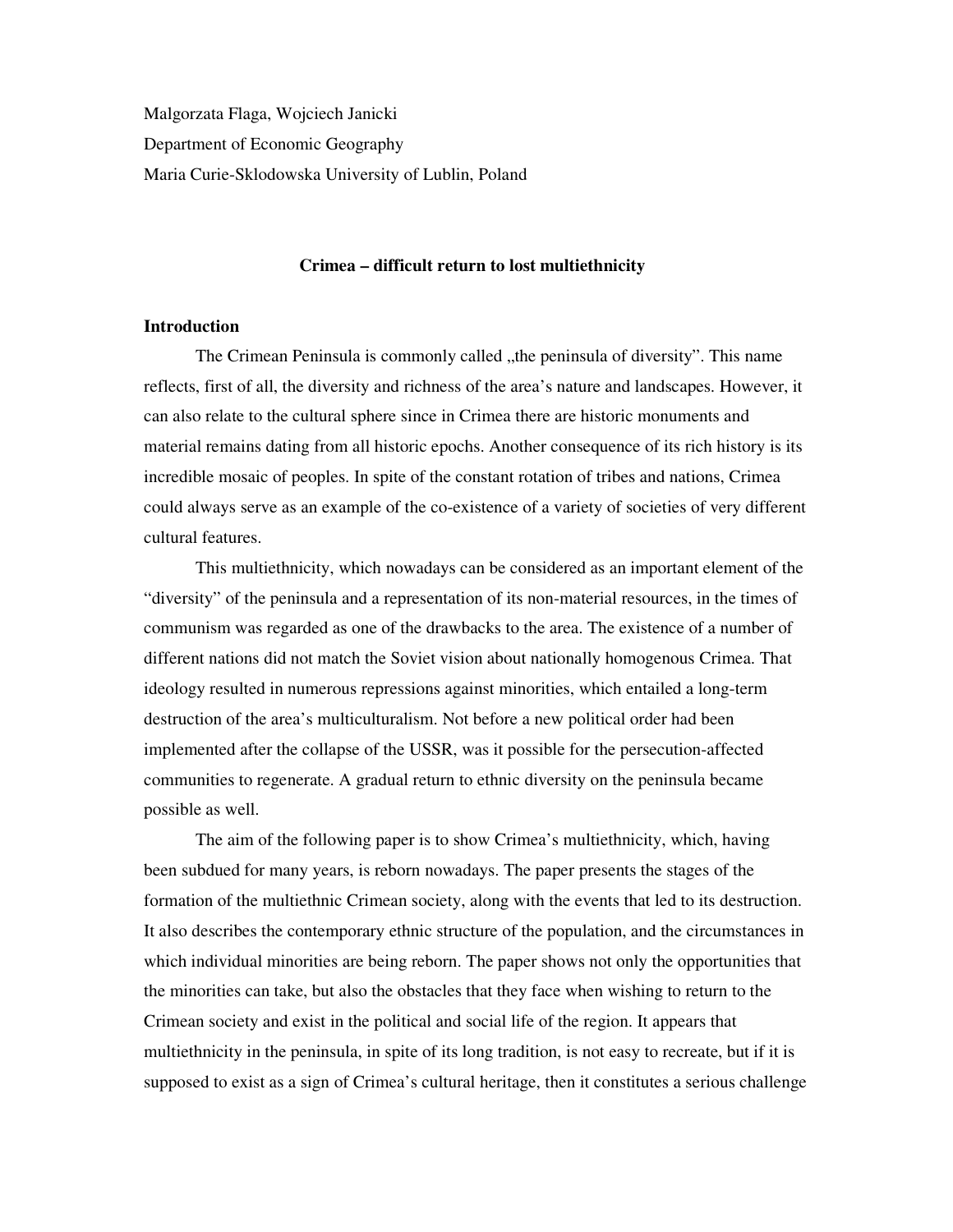for the authorities and inhabitants themselves. It seems that with reference to this region the following question is extremely relevant: "Multicultural society – a reality, a goal or a myth?"

### **Forming basis of the multiethnic society of the peninsula**

Among the nationalities that inhabit Crimea now, it is the Greeks that appeared here first, namely already in  $8<sup>th</sup>$  century B.C. (fig.1). They established several settlements on the coast, where their main occupations were craftsmanship, minor industry and trade with the local Scythian population. With time, they assimilated into the inhabitants of the peninsula (Chazbijewicz, 2001b; Matelski 2004). The second stage in the development of the Greek settlement was connected with the time when Byzantium imposed its superiority and introduced Christianity. There were more and more people in Greek towns, whereas in the mountains religious centres appeared and monastic life developed (Matelski, 2004; www.eastway.pl).

## **Fig.1. Peoples and states in the region of the Crimea in the antiquity and the Middle Ages**

**Source: elaborated by K.Łucjan on the basis of: Wielki atlas historyczny** ś**wiata, ed. Demart, Warszawa, 2003.**

Another two nations whose connections with the Crimean Peninsula date back to ancient times and which were formed in Crimea are the Karaims and Crimchaks. The very Karaim religion, which later became a symbol of the Karaim nation, reached Crimea around the  $9<sup>th</sup>$  century as a result of Karaim missionary work. At that time in the peninsula there existed the country of the Khazars (see fig.1), a nomadic people of Turkish descent, whose ruler was famous for his religious tolerance, thanks to which Khazar cities were inhabited by pagans, Christians, Muslims and the Jews living next to each other (Jakowenko, 2000). The new religion was accepted by the Khazar khagan and his closest environment and by a major part of Kipchack-Polowiecki Turkish tribes that inhabited the Crimean steppes. Out of the fusion of the tribes inhabiting Crimea a new nation arose. It professed the Karaim religion, after which it was named the Karaims. As gifted farmers, craftsmen and soldiers, Karaims played an important role in Crimea's development (Połkanow, Połkanowa, Zinczenko, 2004). Regardless of who ruled in the peninsula, they could enjoy a considerable religious freedom and numerous privileges and because of their model way of life they were respected by other nationalities (Karaimi..., 1987; Pełczyński, 1995). In the  $19<sup>th</sup>$  and  $20<sup>th</sup>$  centuries Karaims were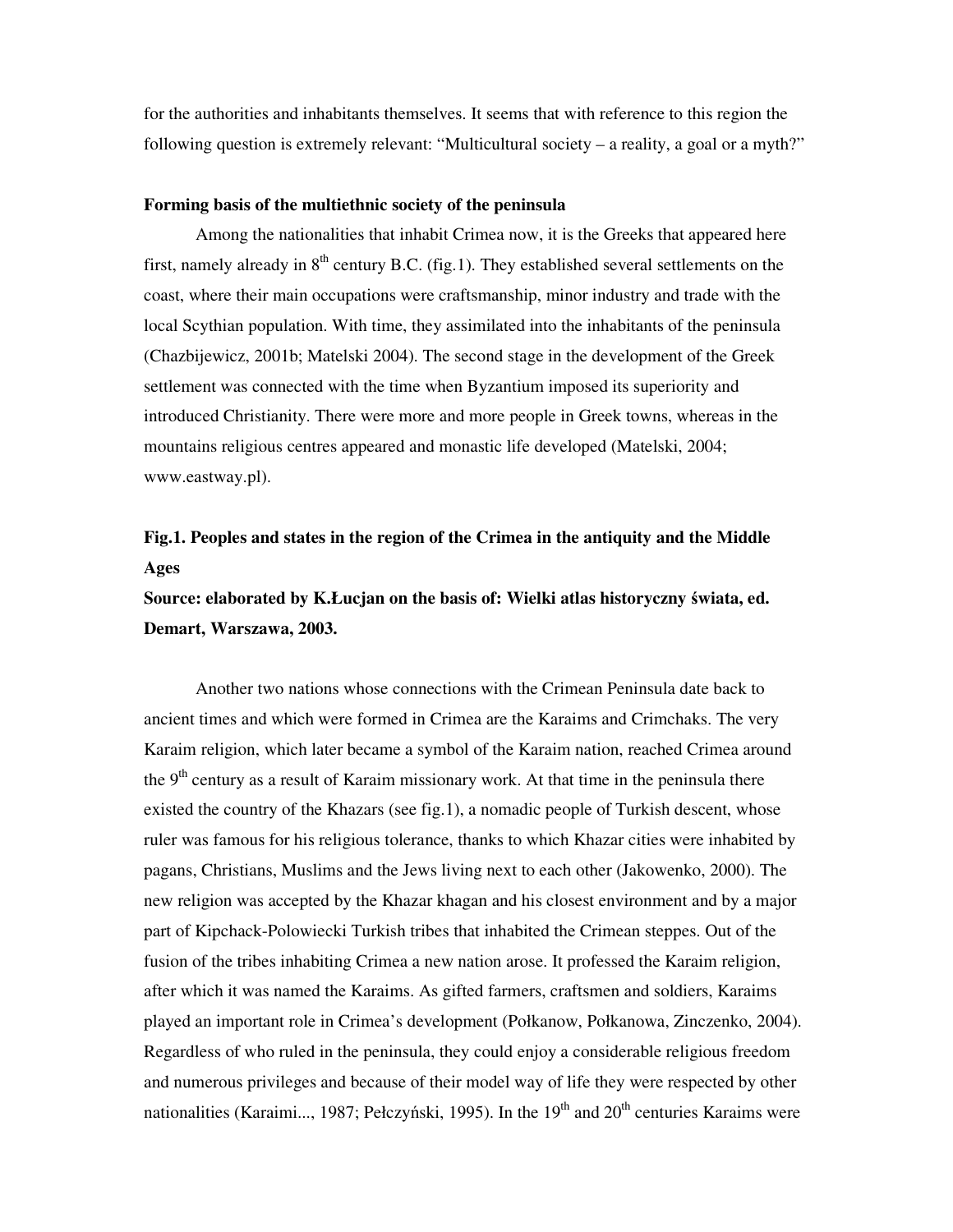involved in various forms of cultural and social activity. They arranged artistic and scientific meetings within their own community. Moreover, they became engaged in charity, which was beyond ethnic or religious boundaries (Połkanow, Połkanowa, Zinczenko, 2004).

The genesis and moment of the Crimchaks' arrival in Crimea are only known to some extent. It probably came into existence in the  $6<sup>th</sup> - 7<sup>th</sup>$  century out of the local non-Tartar population (the Jewish diaspora) and other tribes (the Khazars) that adopted Judaism (Matelski, 2004; www.eastway.pl). The Crimchaks belonged to the poorer strata of the Crimean society and their main occupations were craftsmanship or agriculture. In the times of the khanate's rule they adopted many Tartar characteristics, however distinguishing themselves by their religion and way of life. In the Roman Empire, because of the belief that they professed, they were often associated with the Jews, due to which they experienced some legal restraints. The consolidation of the Crimchaks' community, an increase in the sense of national autonomy and its legal confirmation took place in the  $19<sup>th</sup>$  century due to the necessity of being distinguished from new Jewish settlers that flooded Crimea (Matelski, 2004; www.eastway.pl).

Since the Middle Ages there has been a record of the existence of the Armenians and the Jews in Crimea as well. The influx of the Armenian population was gradual and it resulted from wars that reached Armenia (Matelski, 2004; www.eastway.pl). The Armenian colonies were of commercial nature. In the  $14<sup>th</sup>$  and  $15<sup>th</sup>$  centuries, when the Armenians enjoyed the time of prosperity, the peninsula was called the "Seaside Armenia". Thanks to the Armenian population, that concentrated in big towns and built numerous temples and monasteries, Christianity grew stronger and stronger in Crimea. Since the end of the  $15<sup>th</sup>$  century, once Crimea was conquered by Turkey, the Armenian community started to diminish.

The Jews constituted a less numerous but also significant Crimean community. They were mostly immigrants looking for refuge from their persecutors in Europe. Similarly to the Armenians, they lived mostly in large administrative centres, developing their trade. The Jewish colonization, due to the introduction of settlement restrictions, diminished for some time after Russia took over Crimea but after the abolishment of those barriers there was another influx of the Jews into Crimea. A drastic depletion of the Jewish community was caused by both world wars (Matelski, 2004).

Along with nations and tribes already living in Crimea, since the turn of the  $13<sup>th</sup>$  and 14<sup>th</sup> centuries, a new nation of the Crimean Tartars started to form there. It was formed out of the tribes and nations of Turkish origin, which inhabited Crimea in various periods of time: the Huns, Khazars, Pechengs, Turks, Kipchaks and Protobulgarians. The gradual assimilation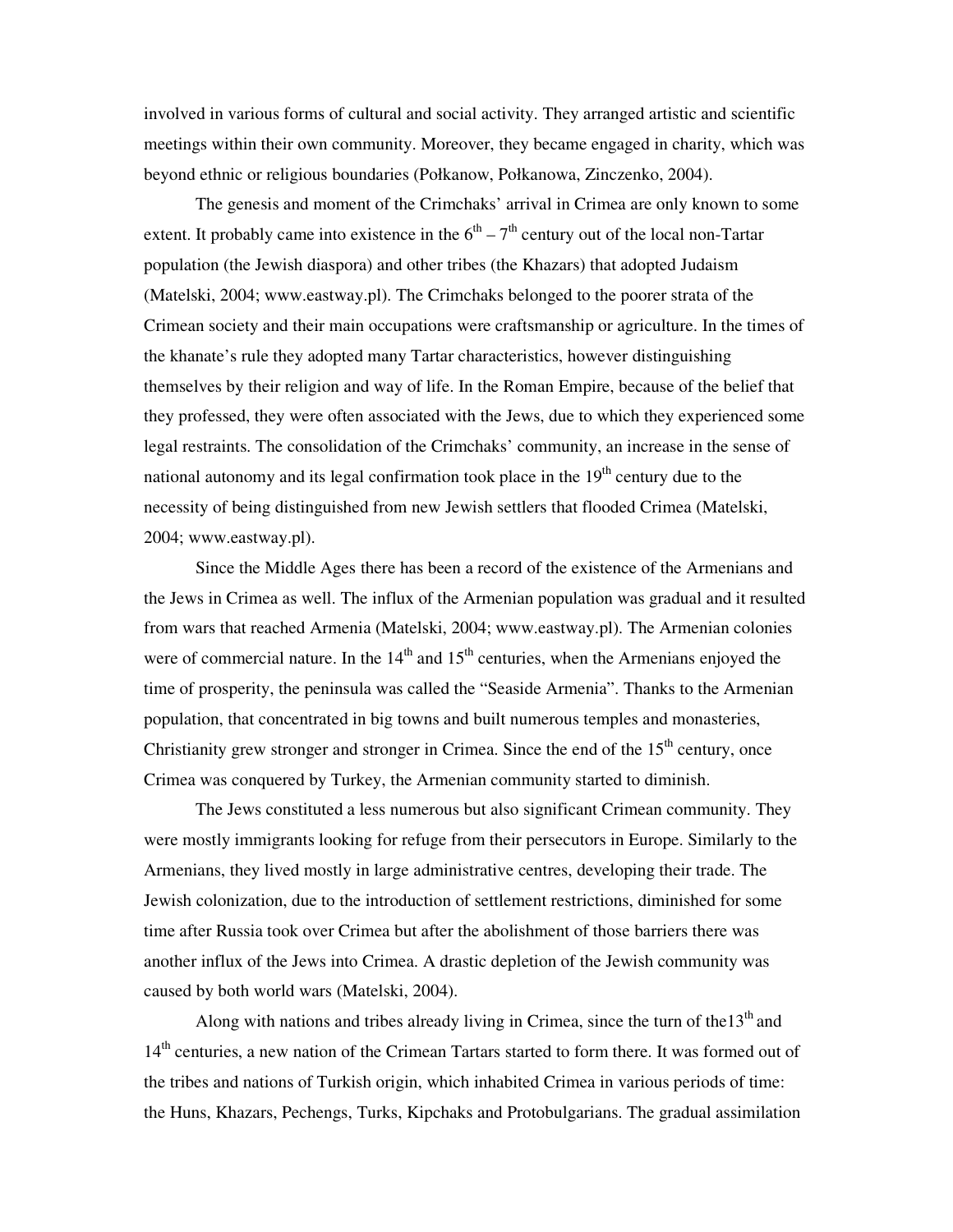of those peoples was a pre-initial stage of the Crimean-Tartar nation's development (Chazbijewicz, 2001b; Kucy, 2006). The next stage was connected with the conquest of Crimea by the Mongolian army in the  $13<sup>th</sup>$  century, as well as the rule of the Golden Horde that started to transform from a Mongolian khanate into a Tartar country and undergo Islamisation (fig.1). From the onset of the Golden Horde Islam became the dominant religion in the peninsula. Because the Tartar population was characterized by significant religious tolerance, towns in Crimea were of multi-confessional nature and there were churches of various confessions, synagogues and mosques functioning next to each other. Interdenominational marriages were not a rarity either (Kucy, 2006). The further development of the Tartar nation concurred with historic events: the collapse of the Golden Horde and the rise of the Crimean Khanate in the first half of the  $17<sup>th</sup>$  century (fig.1 and fig.2). From then on, a gradual displacement of the Crimean-Tartar nation from its ethnic land commenced, which did not prevent it though from keeping and further forming its national identity (Chazbijewicz, 2001b).

## **Fig.2. Peoples and states in the region of the Crimea in the 16th century and before the outbreak of the World War I**

Source: elaborated by K.Łucjan on the basis of: Wielki atlas historyczny świata, ed. Demart, Warszawa, 2003.

In order to make the national image of Crimea complete, it is necessary to point out that the Italians also did mark their presence in the peninsula. Those were the Venetians and Genoveses, who already in the  $12<sup>th</sup>$  century traded with settlements on the south coast. Their descendants still lived in Crimea in the  $20<sup>th</sup>$  century, distinguishing themselves solely by professing Catholicism (Chazbijewicz, 2001b; Hryszko, 2004). In the 14<sup>th</sup> century there were also the Cherkes flooding Crimea, migrating from nearby Caucasus (fig. 2) and since the  $16<sup>th</sup>$ century Slavonic people started to appear. Tartar hordes brought them as captives, mainly from the areas of the Republic of Poland and Russia (Matelski, 2004).

The annexation of Crimea by Russia in 1783 ended a certain specific stage in its history; most of all, it ended the period of the Crimean Khanate, which, according to Chazbijewicz (2001b, p.33): "... is described by many authors as *Crimea's greatest epoch*, as far as political power, and also culture and civilization are concerned". Thanks to the fact that each of the nations inhabiting Crimea contributed to the peninsula's life, after the pre-Russian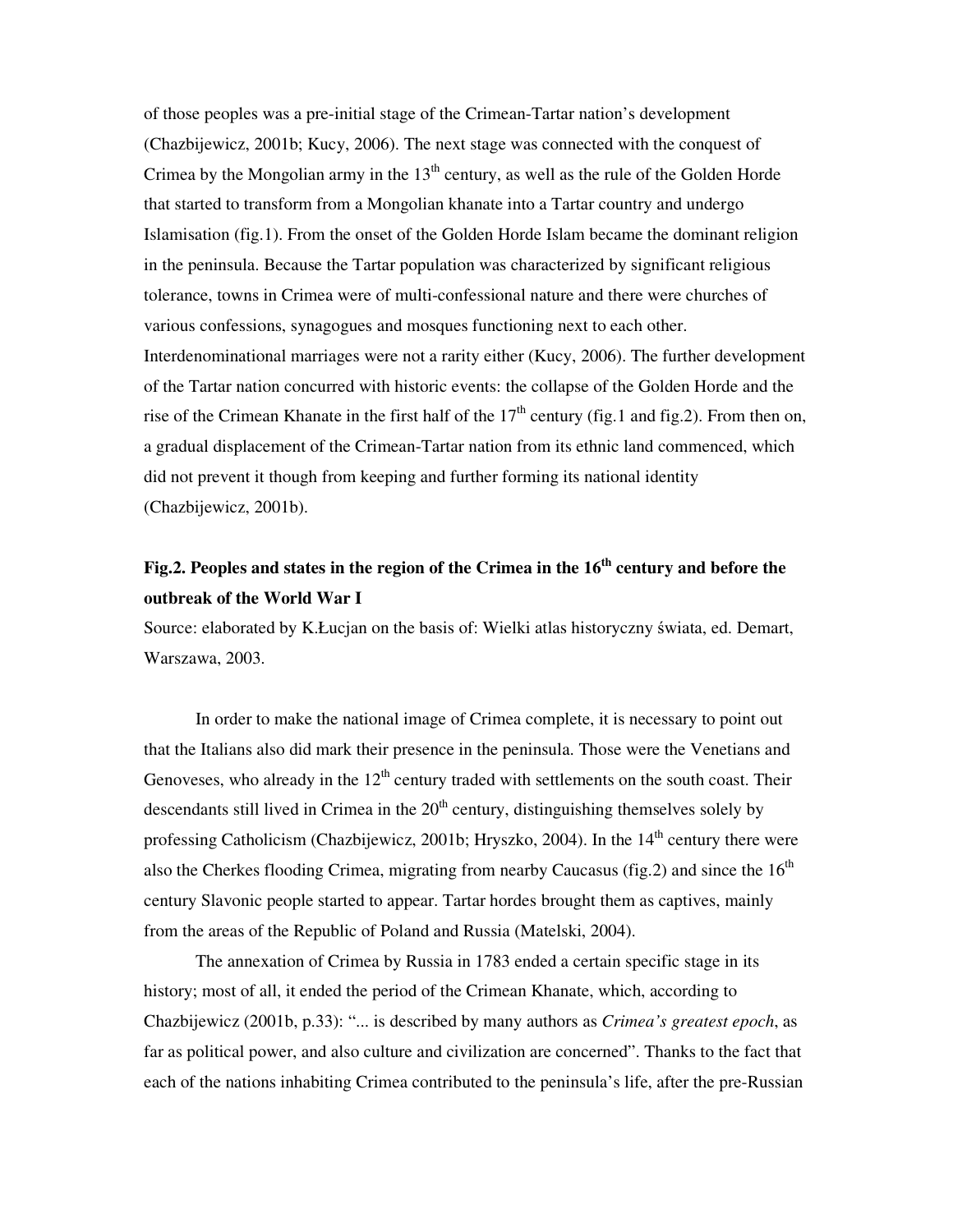era, a rich cultural heritage remained there, in terms of customs, traditions and material objects.

### **Changes in Crimea's national composition during the Russian Empire**

Once Crimea was taken over by Russia at the end of the  $18<sup>th</sup>$  century (fig.2), a new epoch of ethnic settlement started. Most of the nationalities appeared here for the first time. The tsarist authorities started a systematic colonization of the peninsula, which reached its peak in the second half of the  $19<sup>th</sup>$  century. The ethnic policy was subordinated to a superior purpose – an increase in the level of economic development of Taurida Oblast, which was supposed to take place with the aid of the new nations brought to Crimea (Chazbijewicz, 2001b; Matelski, 2004). New settlers came mainly from Russia. The Russian gentry and soldiers of higher rank along with officials received significant land grants. Another, numerous category of colonizers was constituted by Russian peasants and regular soldiers, whose service was coming to an end (Chazbijewicz, 2001b; www.eastway.pl).

Russia's initial activity was aimed at eliminating previous inhabitants of the Crimea, first of all, the Tartars. The tools to do that were laws made and interpreted in a specific way as well as intensive Russification. The Tartars were deprived of their land, their religious freedom was restricted. All that caused a massive migration of the Tartar population, which began shortly after the annexation of Crimea to Russia and took place gradually until the beginning of the  $20<sup>th</sup>$  century. In addition, many Tartars died as a result of wars, famine and epidemics (Chazbijewicz, 2001b; Matelski, 2004).

Although the Tartars became second-category citizens, they did not lose the sense of autonomy and since the end of the  $19<sup>th</sup>$  century they have made efforts to revive as a nation. Those efforts related to the spheres of culture, society, economy and politics. All that reflected the formation of various associations, organizations and movements. A special chance for a formation of an independent Tartar country in Crimea appeared after 1917, however those efforts were subdued by the Bolsheviks, who in 1921 formed the Crimean Autonomous SSR subordinated to the Russian SFSR (Chazbijewicz, 2001b; Kucy, 2006).

Even before Russia's seizure of Crimea, at the time of the Turkish-Russian war, Russia forced the Armenians and Greeks to emigrate from Crimea, which seriously weakened the economy in the peninsula and depleted its population resources (Chazbijewicz, 2001b; Matelski 2004; www.eastway.pl). However, shortly after Crimea's annexation, a tsar's decree came out. It encouraged the colonization of the Taurian land and for that reason new Greek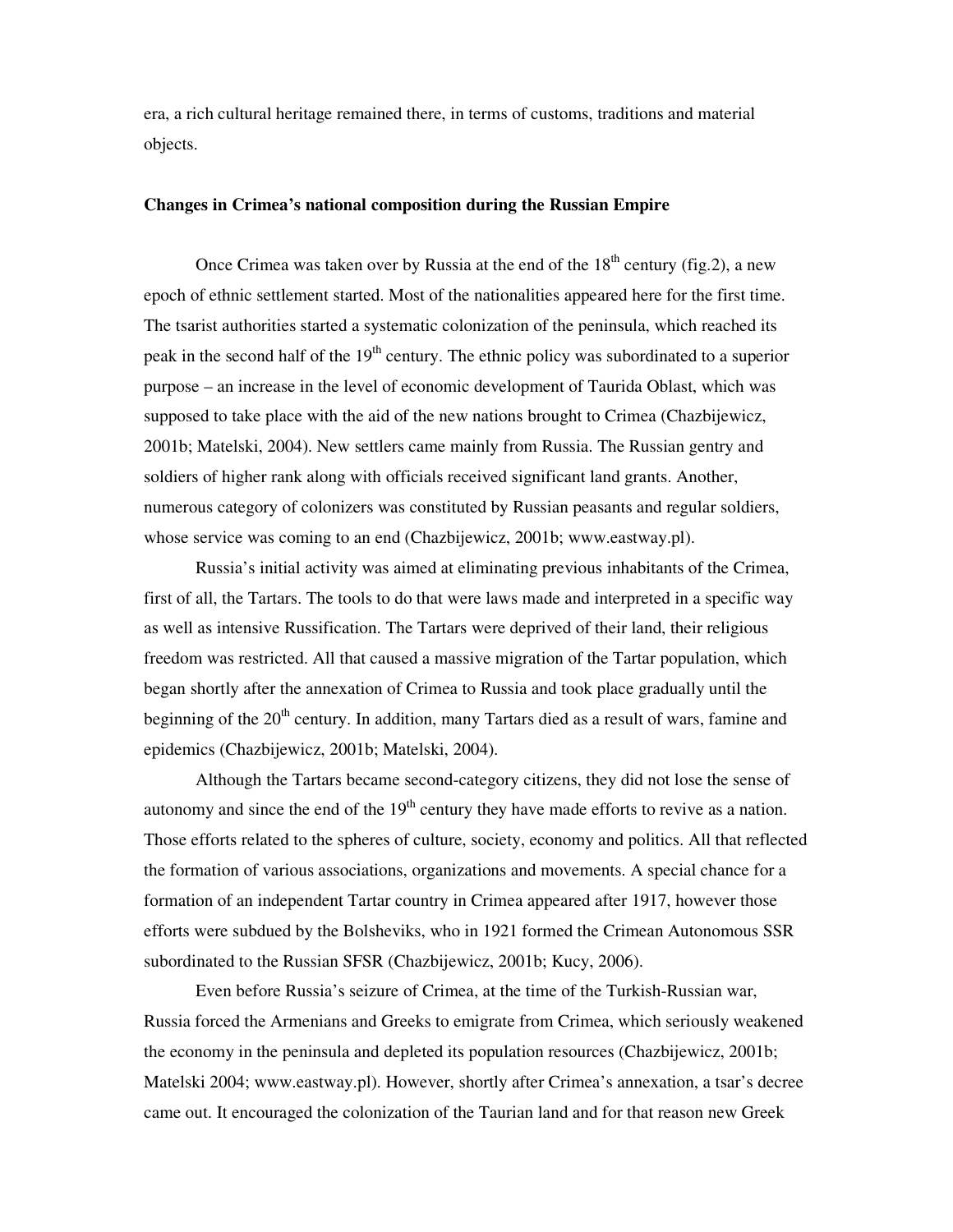and Armenian settlers began to appear there. This way in the peninsula at the end of the  $18<sup>th</sup>$ and  $19<sup>th</sup>$  century there was a revival of those two nationalities (Matelski, 2004; www.eastway.pl).

In the  $19<sup>th</sup>$  century another two non-Slavonic nations, encouraged by the tsar's decrees, started to settle in the Crimean Peninsula. Those were the Germans and Estonians, who brought Protestantism to Taurida Oblast. They lived in the area or in the vicinity of big towns. The Germans, thanks to the fact that they had already been known as good farmers in some other areas of Russia, in Crimea they were given large land grants or were also offered significant discounts when buying it, together with some extra privileges (Matelski, 2004; www.eastway.pl).

Due to the colonization, in Crimea Slavonic nations appeared as well. These were namely the Bulgarians, Czechs, Poles and Ukrainians. The Bulgarians who came to Crimea were usually the sultan's subjects who in the Turkish-Russian wars claimed to support the tsarism, and as a result they had to escape to Russia. Together with the Greeks they settled in the Crimean countryside and took up gardening and orcharding (Matelski, 2004).

The Czechs marked their presence in Crimea to little extent. They appeared there in the 1860s but since the tsarist authorities did not keep their promises concerning granting land, most Czechs came back to the Austro-Hungarian Empire. The group that stayed in Crimea underwent a profound assimilation, as a result of which the number of Czechs became significantly reduced (Matelski, 2004).

Permanent Polish settlements started in Crimea at the end of the 18<sup>th</sup> century. Part of them was established by farmers looking for free land to cultivate and by workers hoping for employment in various branches of craftsmanship and trade. Quite a numerous group was formed by people who were involved in the national independence movement in Poland and who emigrated to Crimea to avoid persecution (Chodubski, 2004). Still some other groups of Poles settled in Crimea in order to run a commercial activity, especially in the Black Sea harbours. Another group were the Poles who worked for Russia – they came to Taurida Oblast to perform administrative functions on behalf of Russian authorities (Chodubski, 2004; Matelski 2004).

The first Ukrainian settlers were the Cossacks and displaced peasants. Since the second half of the  $19<sup>th</sup>$  century they were joined voluntarily by Ukrainian soldiers who were no longer in service and also by affranchised peasants. In spite of those migrations, the Ukrainian population in Crimea was still scarce for a long time until the peninsula was incorporated into the Ukrainian SSR (Matelski, 2004, www.eastway.pl).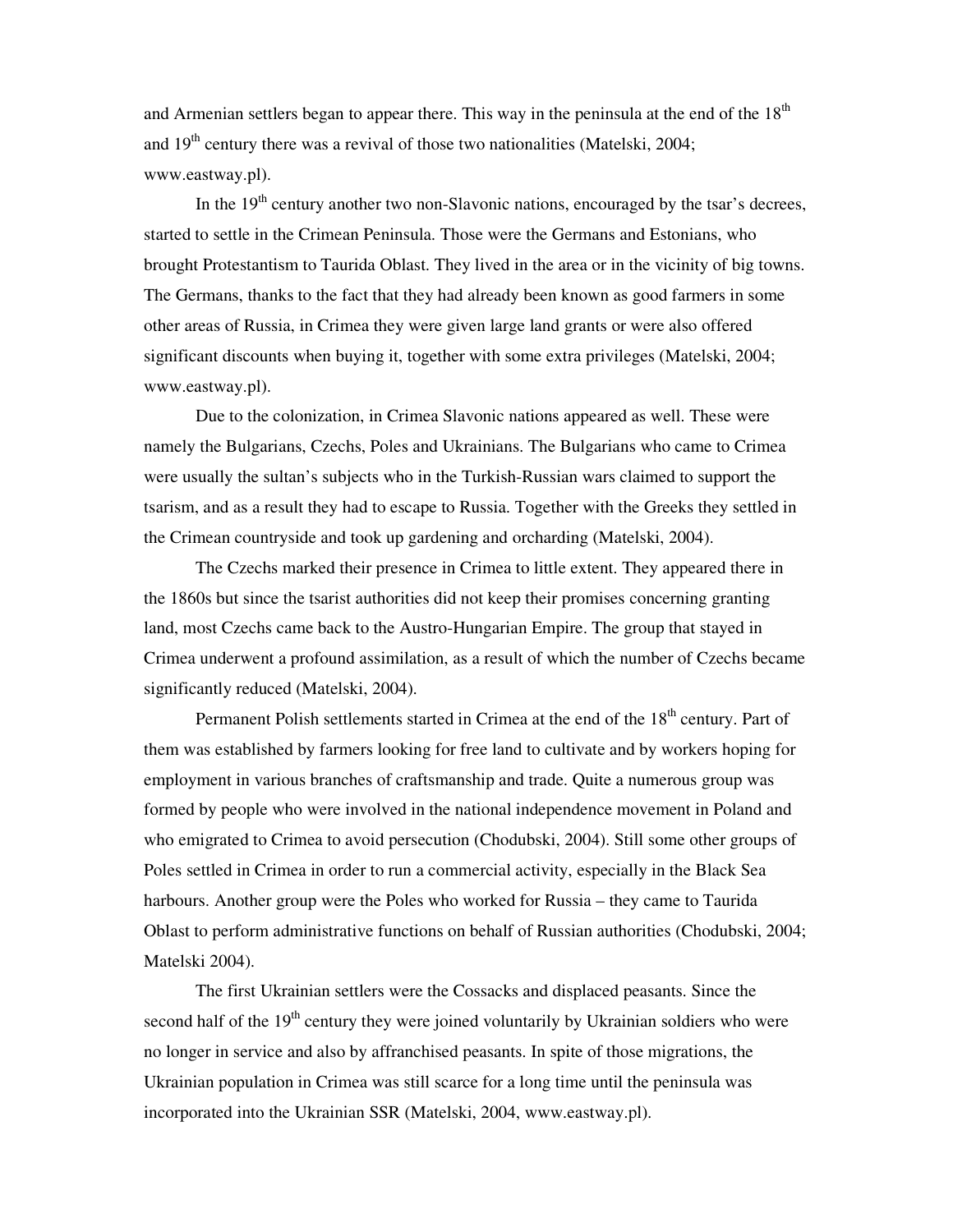### **Ways of homogenizing the Crimea society under the Soviet regime**

Shortly after the formation of the Crimean ASSR (see fig.3) the Russian authorities initiated in the peninsula the policy called "koryenyzacya", which meant supporting and sharing the power with local ethnic minorities. In Crimea it took the form of "tartarization" since it mostly concerned only this population. The policy was implemented through filling public and party vacancies with Tartars, disseminating their culture, religion and education as well as promoting their native tongue, which, next to Russian, became the second official language of Crimea (Chazbijewicz, 2001b; www.eastway.pl).

# **Fig. 3. Political affiliation of the Crimea in the 20th and 21st century Source: elaborated by K.Łucjan on the basis of: Wielki atlas historyczny** ś**wiata, ed. Demart, Warszawa, 2003.**

This period of liberties for the minorities lasted in Crimea from 1923 to 1928 and it ended at the time when Stalin changed his nationwide ethnic policy. The previous "koryenyzacya" was replaced by the consistently implemented Sovietization, which again affected mostly Tartars. It was also aimed at other Crimean minorities that had the sense of national identity or religious autonomy and had their own intelligentsia (the Greeks, Karaims, Armenians, Germans), through which they could pose a threat to the homogeneity and strength of the USSR. The Sovietization lasted, with fluctuating intensity, through the 1930s. It also took various forms: starting with the extermination of culture and national traditions, through the deprivation of religious liberties and land and compulsory collectivisation of peasants, limitation of food supplies in the periods of famine, through transportation to Siberia and concentration camps, as well as executions. According to estimates, between 1921 and 1941 as a result of all the repressions (regardless of the short period of political freedom) about 160-170 thousand Tartars died, which comprised over half of this nation. At the time of the Bolshevik rule the number of Armenians, Estonians and Poles decreased and about 50- 80% of Germans suffered severely due to the famine in the 1930s. (Matelski, 2004).

The most tragic period in the history of all Crimea's nations was World War II. Shortly after the USSR was attacked by the Nazis, around 50,000 Germans were transported by the Russians to Kazakhstan and Siberia. Then, the Crimean society was affected by the repressions of the German army. Between 1941-43 around 40,000 Jews and many Armenians were murdered. The Germans also murdered the Tartars and people of other nationalities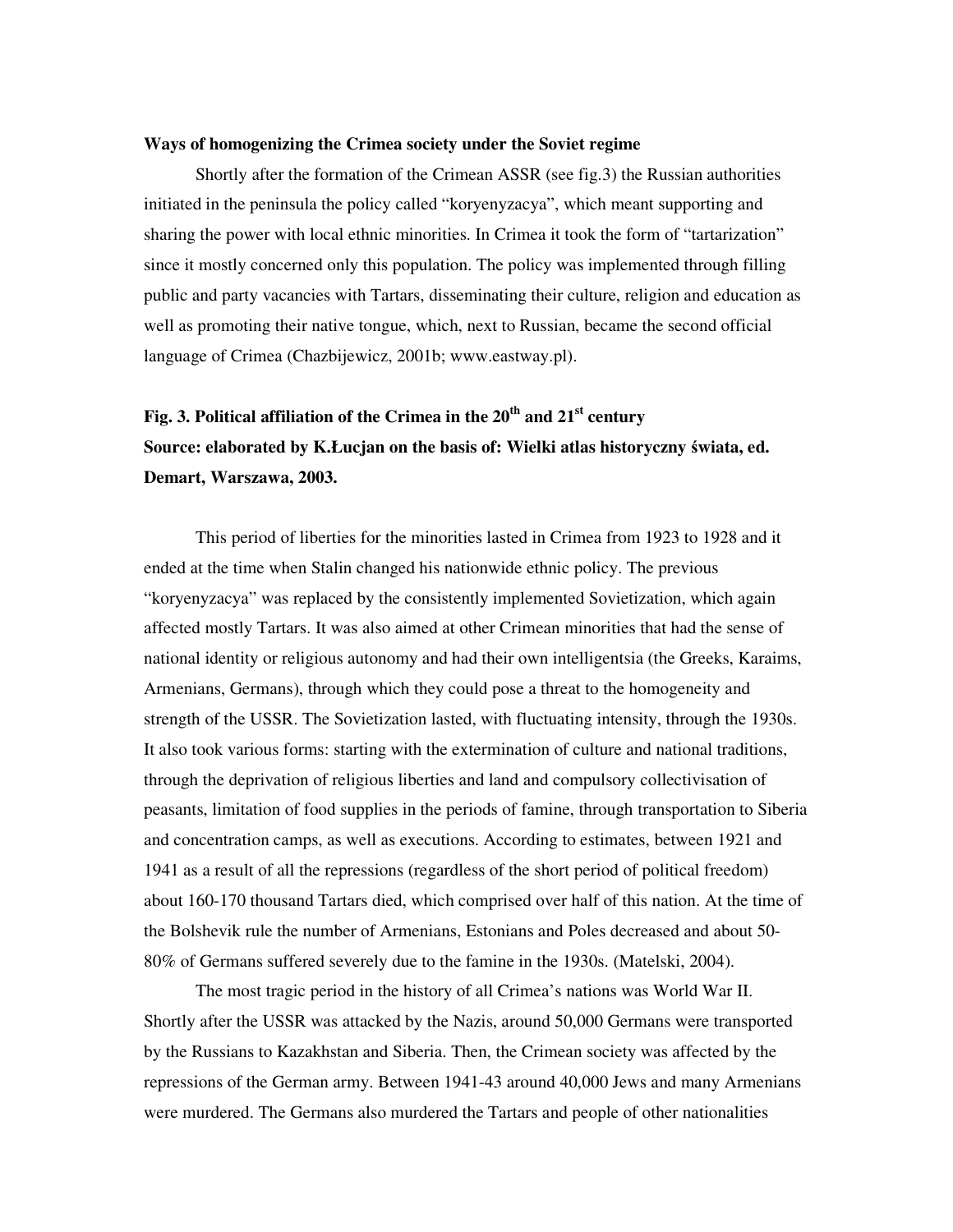suspected of guerrilla activity or sent them to concentration camps in Germany or Austria. At the same time, the Germans displaced around 1,500 Estonians to Estonia (Matelski, 2004). After the Red Army seized Crimea in 1944, the Soviet authorities took action that was aimed at the final cleansing of unwanted people from Crimea. As such were regarded the Tartars and other nations with a strong cultural autonomy. An excuse to perform ethnic cleansings was the alleged cooperation with the Germans and anti-Soviet activities. Initially, the Tartar population was under the command of the NKVD soldiers, which resulted in endless murders, robberies and rapes. Then came a massive deportation of people. In May 1944 about 180,000 Tartars were deported, along with the population of few other Turkic and Kazakh nationalities: the Chechens, the Ingush, Balkars, Kalmyks. Most of them were sent to the Ural and central Asian USSR republics: Kazakhstan, Uzbekistan, Kyrgyzstan and Turkmenistan, without the right to return to the homeland. Soon, the evictions also affected about 36,000 Greeks, Armenians and Bulgarians, whose destination became the northern districts of the Russian FSSR and the Mari and the Bashkir ASSR (Chazbijewicz, 2001b; www.eastway.pl). Since the supervisors of the deportations were officious, the Karaim group from the Black Sea coast was also included, although this nation was not supposed to be deported (Kefeli, 2004). Moreover, the assimilated Crimean Italians, Crimchaks, Germans, Poles, the Turkish and Iranians were also deported (Chazbijewicz, 2001b).

After the deportations were over, the authorities began the consistent eradication of Tartar's traces, destroying their houses and farms. They burnt Tartar books and press, did away with the education system, whereas cultural, educational and sacred objects were turned into storehouses and farm buildings. They even cut out cypresses, which were a characteristic element of the Tartar landscape. This way the infrastructure and the cultural Islam-Tartar environment in Crimea was almost completely destroyed. Towards the end of 1944 they also decided to change into Russian all proper names that had something in common with Tartar, German, Greek or other non-Russian traditions (Chazbijewicz, 2001b; www.eastway.pl).

Also the Tartars in exile were subject to disintegration and extermination. First, deprived of material goods, then transported in inhumane conditions, they arrived in the areas that were completely alien to them. There they were deprived of their civil rights and underwent strict inspections. They were not allowed to leave their places of residence, hence keeping in touch with the family or friends was impossible. Finally, the extremely difficult living conditions – lack of housing, famine and hard work contributed to high morbidity and death rate. As a result, according to the estimates, 1,5 years after the beginning of deportations about 46% of all deported Tartars died (Chazbijewicz, 2001b).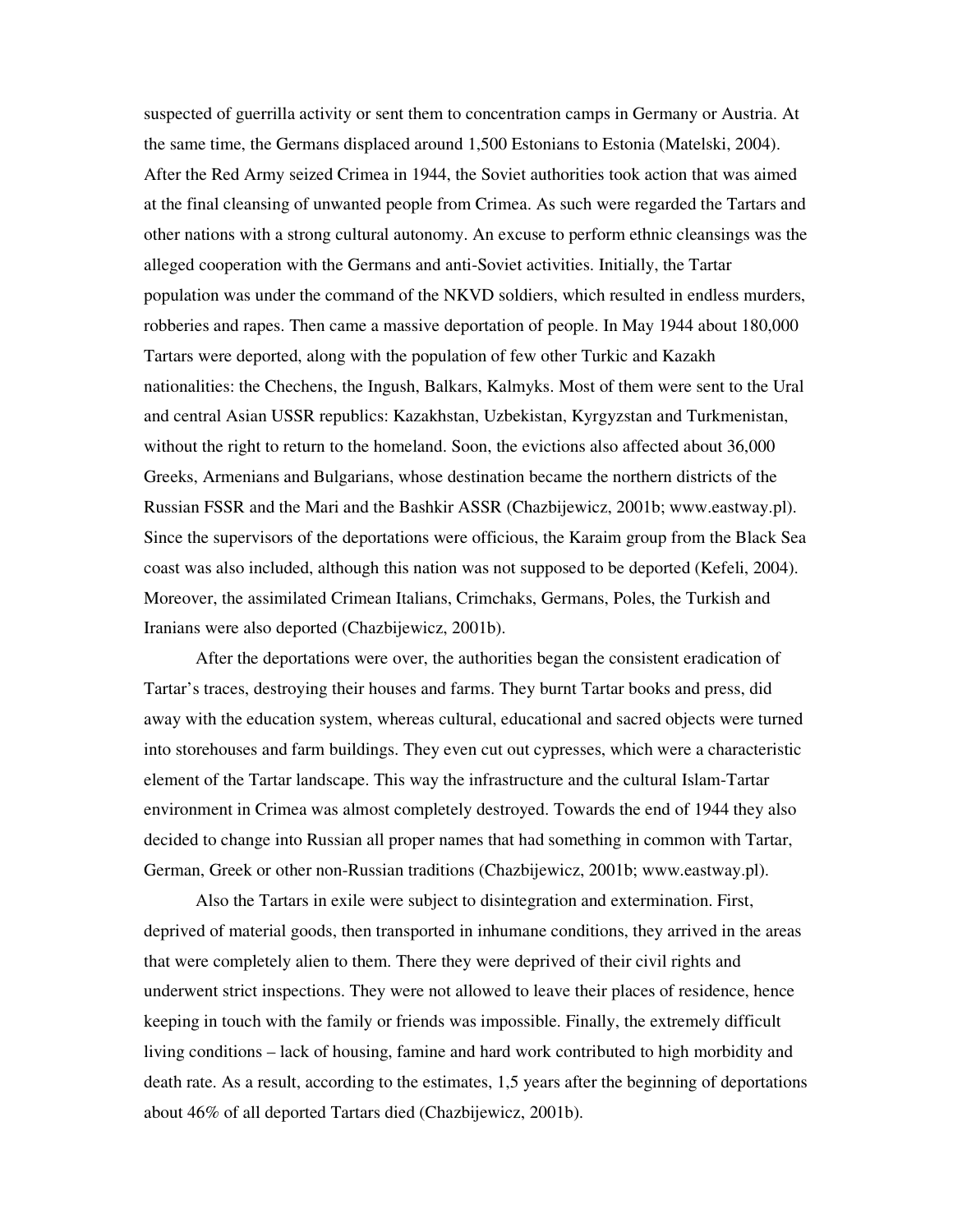Another step on the way to the Russification of the Crimean Peninsula was a change of its administrative status. In June 1946 the Soviet authorities put an end to the existence of the Crimean ASSR and they turned it into another district subordinated to the Russian FSSR. The removed Crimean population was gradually replaced with new Russian settlers coming mainly from central Russia. There were also kolkhozniks from Ukraine and Belarus who came voluntarily or were forced to do so. Their number increased after 1954, when the Crimea was given to the Ukrainian SSR (Chazbijewicz, 2001b, www.eastway.pl). As a result, the ethnic structure in Crimea became definitely more homogenous (see fig.4). While the Soviet authorities were gradually lifting the restrictions of the deported people (apart from the Tartars), very scarce groups of the Germans, Greeks and Armenians started to return to Crimea (Matejski, 2004). In spite of that, the Crimean society was still dominated byRussians and Ukrainians and it lasted in such a form until the beginning of the 1990s.

### **Fig. 4. The national structure of the Crimean population in the period of the Soviet Union (in %)**

**Source: Matelski D. 2004,** *Narody słowia*ń*skie i niesłowia*ń*skie na Krymie w XIX i XX wieku* **(in:) Polacy na Krymie.Edited by E. Walewander, "BAMKA", Lublin, p.97** 

### **National and ethnic groups in Crimea at the turn of the 20th century**

1989 and 1991 became the critical years in the process of the formation of contemporary Crimea. The beginning of the "perestroika" and "glasnost" politics in the USSR along with the gaining of independence by Ukraine opened up new perspectives to ethnic minorities. The groups victimized in the times of the USSR were given an opportunity to revive their own national life. For the Crimean Tartars the time of fight to keep their national identity came to an end as was the case with the more or less successful attempts to resettle in their homeland. "Since 1989 the problem has been: not *whether the Tartars can come back to Crimea* but *how many and when the Tartars will come back to Crimea*" (Chazbijewicz, 2001b, p.179).

The Tartars' return to Crimea and their political activity gave rise to the activity of other minorities as well. However, what the Tartars strove to do to a great extent was to gain their national-territorial autonomy (Chazbijewicz, 2001b, Kucy, 2006). Other communities, which also grew in numbers, focused rather on rebuilding their social and cultural life, to which they were predestined by the position that they had had in the Crimean society before.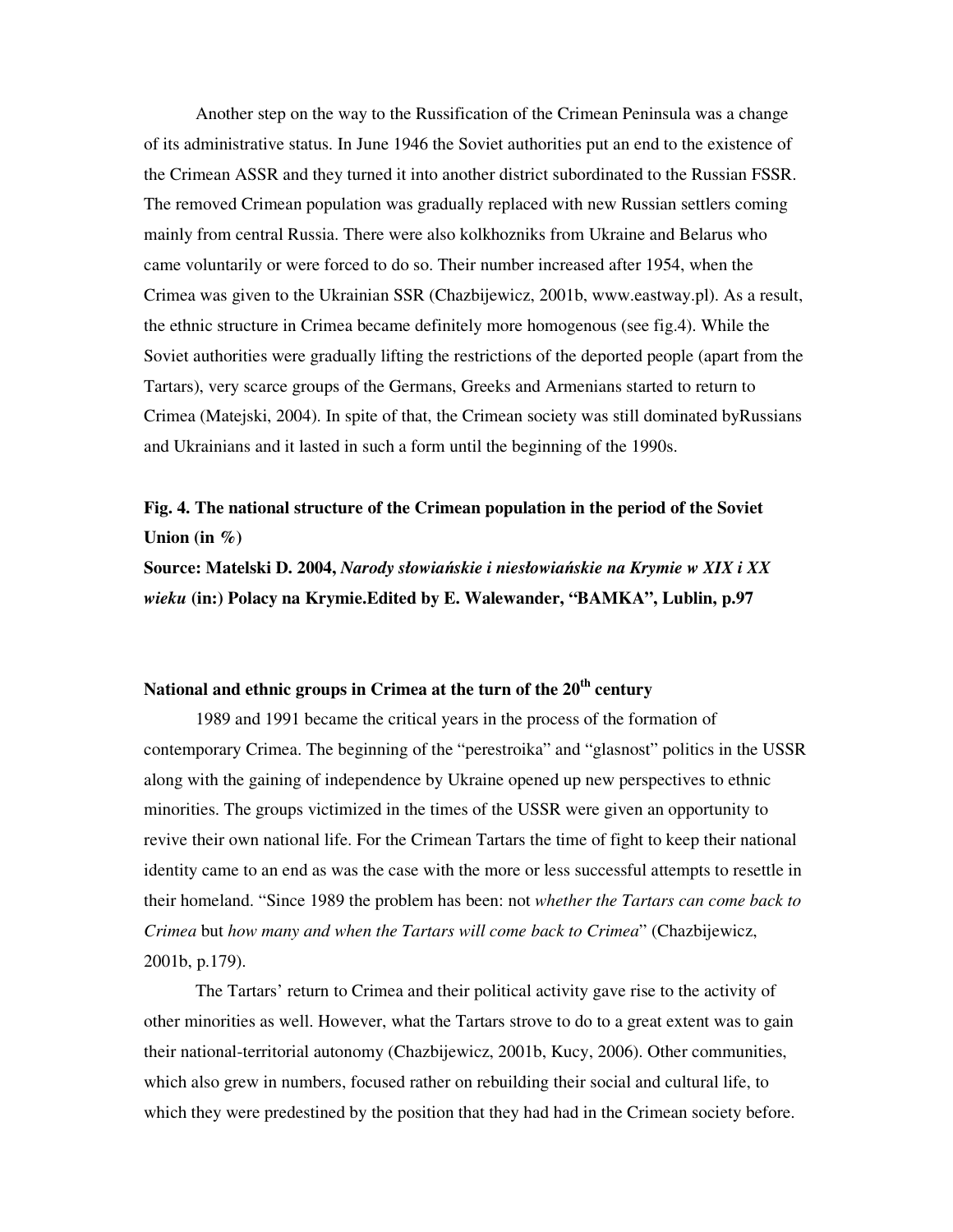The changes that took place in the ethnic structure of Crimea after 1991 were reflected in the results of the National Census in the Ukraine in 2001 (tab.1). According to the results, the contemporary multiethnic society if Crimea consists of over 125 national and ethnic groups (www.ukrcensus.gov.ua), however, only three are of major importance.

### **Tab.1. National structure of the Crimea in 1989 and 2001.**

The core of the Crimean population comprises the Russians and Ukrainians, however, they are not indigenous inhabitants of the region. The population peculiarity is also exemplified by the fact that the number of Russians, who in Ukraine generally belong to ethnic minorities, is twice as big as the number of the Ukrainians in Crimea (Horska, 2007). The third largest national group at the moment are the Crimean Tartars, who were totally ignored in population statistics for a long time.

The other minorities comprise altogether around 5% of the Crimean Peninsula's population, and their respective shares, apart from those of the Belarusians, do not even exceed 0.5%. There are also a few nationalities in the Crimea, whose percentage does not even reach 0.1%, due to which they are not mentioned in the statistics. Yet, they are crucial to the history and culture of Crimea. Some of them are e.g. the communities of the Karaims and the Crimchaks, which in the 1990s counted respectively around 800 and 600 people (Połkanow, Polkanowa, Zinczenko, 2004; www.turkiye.net/sotakaraim).

Although the Polish and the Ukrainians were still the most numerous nationalities in Crimea, in the 90s their number decreased considerably, which was related to political changes in Ukraine. Facing a new, not really secure or stable political and economic situation many people decided to come back to their homeland or emigrate. Those were the reasons for the decrease in the number of Russians as well as in the number of Ukrainians, Belarusians, Moldavians, Poles and Jews. The number of Ukrainians could have decreased for two reasons. On the one hand, it resulted from the economic or political migration of those people who had strong bonds with Russia and it was where they emigrated. On the other hand, the decrease was related to a change in the national identity of many Crimean inhabitants, who during the census in the communist period (1989) were afraid to reveal their true origin, whereas in 2001 they claimed to be of different, not Ukrainian nationality (Zastaynyj, 2003).

The mass return of the Tartars to their homeland was confirmed in the statistics, which said their number had increased six times (tab.1). The increase also concerned other nationalities, historically connected with the Crimean Peninsula, e.g. Armenians, and to a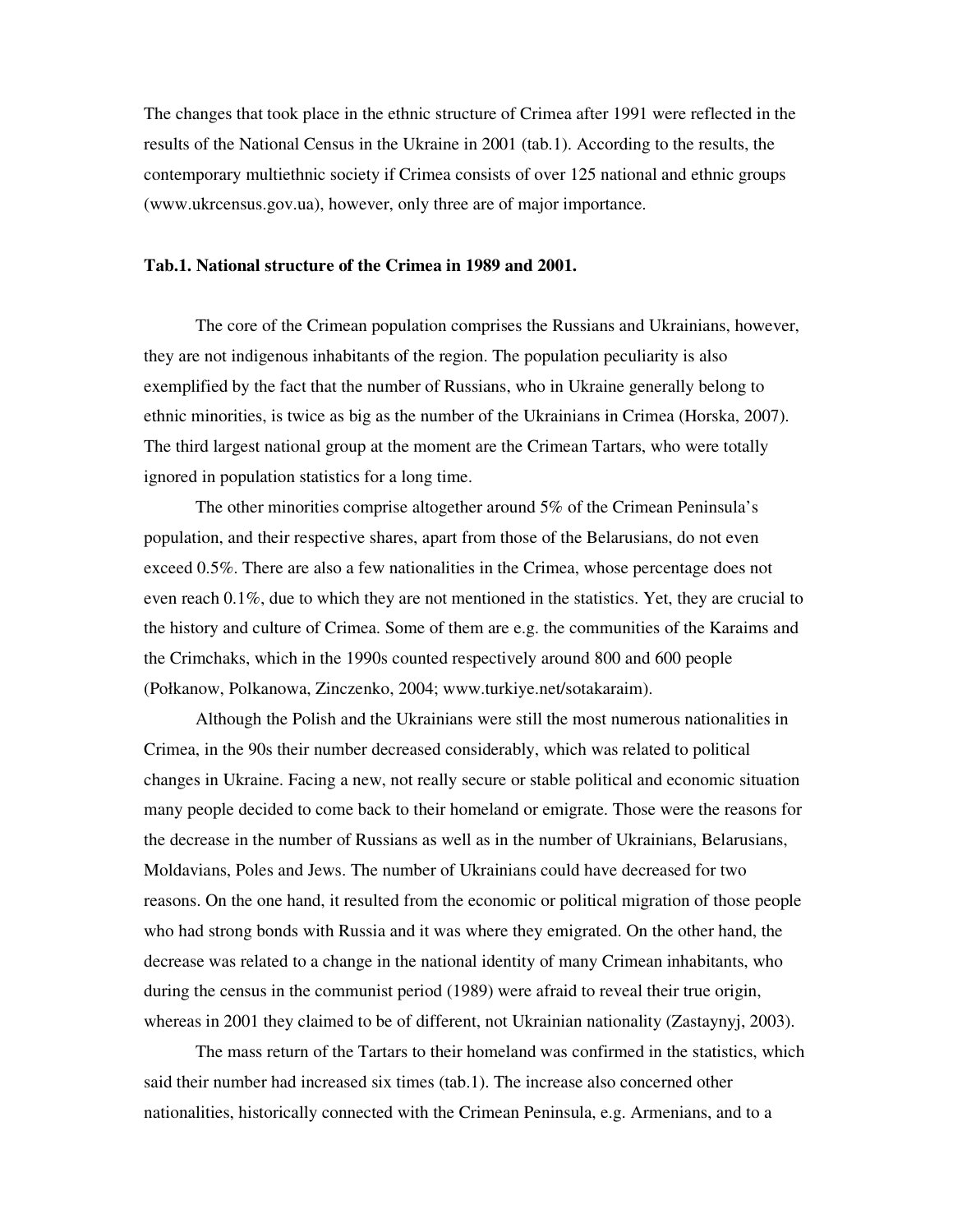lesser extent, the Germans and Greeks (www.ukrcensus.gov.ua). For some nationalities, namely the Uzbeks, Azerbaijanis, Georgians and the Roma, whose number in the 1990s grew as well (www.ukrcensus.gv.ua), Crimea became a migratory destination since it offered security and better living conditions when compared to their homeland.

### **New perspectives for the Crimean minorities**

The revival of minorities in Crimea was supported by the ethnic policy of the Ukrainian authorities, which at least to some extent tried to settle ethnic problems in the country. However, much more was achieved in the legislative rather than in the executive sphere.

The first important steps were taken when the USSR still existed. In 1989 the Superior Council of the USSR passed a declaration that through the condemnation of Stalin's ethnic policy re-enacted the right of the population deported in the period of persecution to come back to Crimea. Those issues were supposed to be handled directly by the National Commission on the Crimean Tartars and the Committee on the Soviet Germans. In 1990 there was the Ordinance of the Ministry of the Ukrainian SSR about the initiation of activity connected with the return of the Crimean Tartars to Crimea (Baluk, 2002).

The next step, taken already in independent Ukraine, was the renewal of the Crimean Autonomous SRR in 1991, which in 1995 was renamed as the Autonomous Republic of Crimea (ARC), with its own parliament and government. Its authorities were given the opportunity to shape their ethnic policy independently, whereas the rights of Crimean nationalities were guaranteed in the ARC constitution, enacted in 1998. In 1995 the Ukrainian Cabinet passed a regulation on the means of solving political-legal, socio-economic and ethnic problems in the ARC, in which they mentioned the issues of the Crimean Tartar Parliament's status, the rehabilitation of the deported nations and return of the repatriates (Baluk, 2002). In 1999 the Council of the Crimean Nation Representatives was created by the President (Kucy, 2006).

The regulation and stability of the ethnic situation in Crimea was supposed to be supported by nationwide legal acts, e.g. the declaration of Ukrainian nations' rights of 1991, the ethnic minority act of 1992, the immigration act of 1993, the act of legal status of immigrants of 1994, and also others concerning the language, freedom of conscience and religious organizations, local governments and unification of citizens (Baluk, 2002).

From the beginning of the 90s there started to appear various national institutions, whose goal was to implement the Ukrainian ethnic policy. Still in the period of the Soviet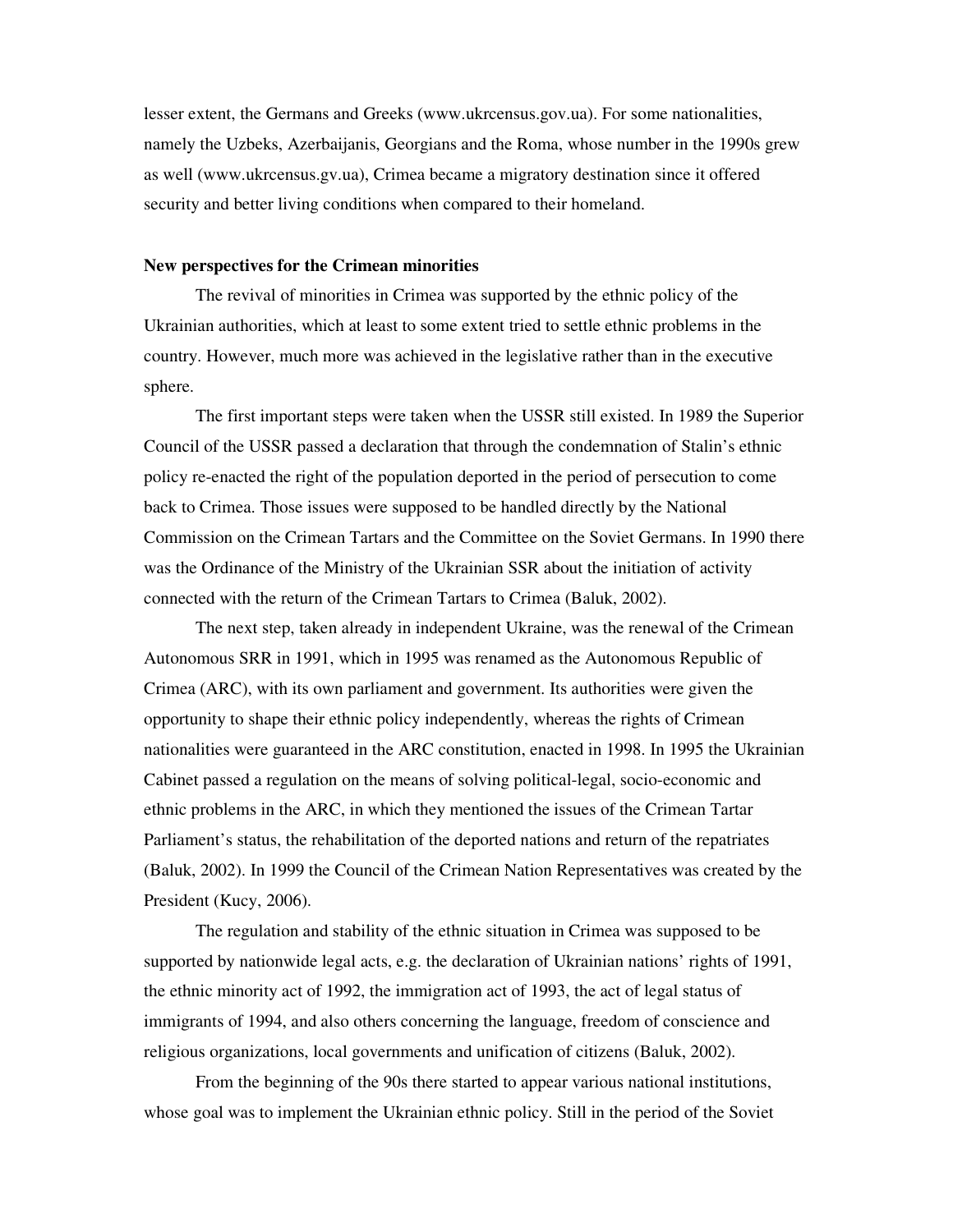Union, in Ukraine there was created the National Committee on Nationality, at which in the next few years there was created the German-Ukrainian Foundation and the Crimean Foundation of Deported Nations. These organisations were involved in obtaining grants for the repatriates' needs. In 1993 there was appointed the new Ministry of Nationalities and Migration, which having been reorganized a few times, was finally transformed in 1999 into the State Department of Nationalities and Migration. On the other hand, the Commission of Ethnic Policy, International and Interrepublican Relations and Culture was formed by the Crimean Parliament. Similar committees, whose task was to examine and secure minority rights, could also be appointed on the level of regional and local councils in different parts of Crimea. The problems of deported nations were handled by the State ARC Committee of Nationalities and Deportees (Baluk, 2002).

Legal acts as well as the establishment of appointed institutions were supposed to help avoid ethnic conflicts and they provided the foundation for the construction of a multiethnic society in Crimea. Most of all, the authorities appreciated the historic heritage of ethnic minorities for the formation of the contemporary Ukrainian society. At the same time they expressed reverence for the culture of all ethnic groups. In the Declaration of Nationalities' Rights of Ukraine of 1991 the country ensured all the minorities the same civil rights: political, cultural and economic. It also guaranteed the rights to "traditional places of settlement, development of language and culture, profession of their own religion, the use of symbolism and celebration of national holidays" as well as the rights to the support of the development of national identity through grants from the national budget (Baluk, 2002, p.208). However, it needs to be stressed that the Ukrainian authorities, being afraid of separatist tendencies, did not grant the minorities the right to form national administrative units but they solely consented to national-cultural autonomy.

#### **Splendours and miseries of return to multiethnicity**

The most serious ethnic problem of contemporary Crimea is the issue of the Russian population and its relationship with the country and the population of Ukraine. Throughout the years of affiliation of the Crimean peninsula to Russia, in the region there took place very strong Russification of the inhabitants, which is reflected not only in the number of Russians but also in the dominance of Russian cultural and spiritual traditions (Horska, 2007). The gaining of independence by Ukraine did not significantly affect the number of the Russian community and it did not deprive it of its actual power in the Crimean ASSR. Nonetheless, being a foreign nation, they felt threatened due to the return of the indigenous Tartars and the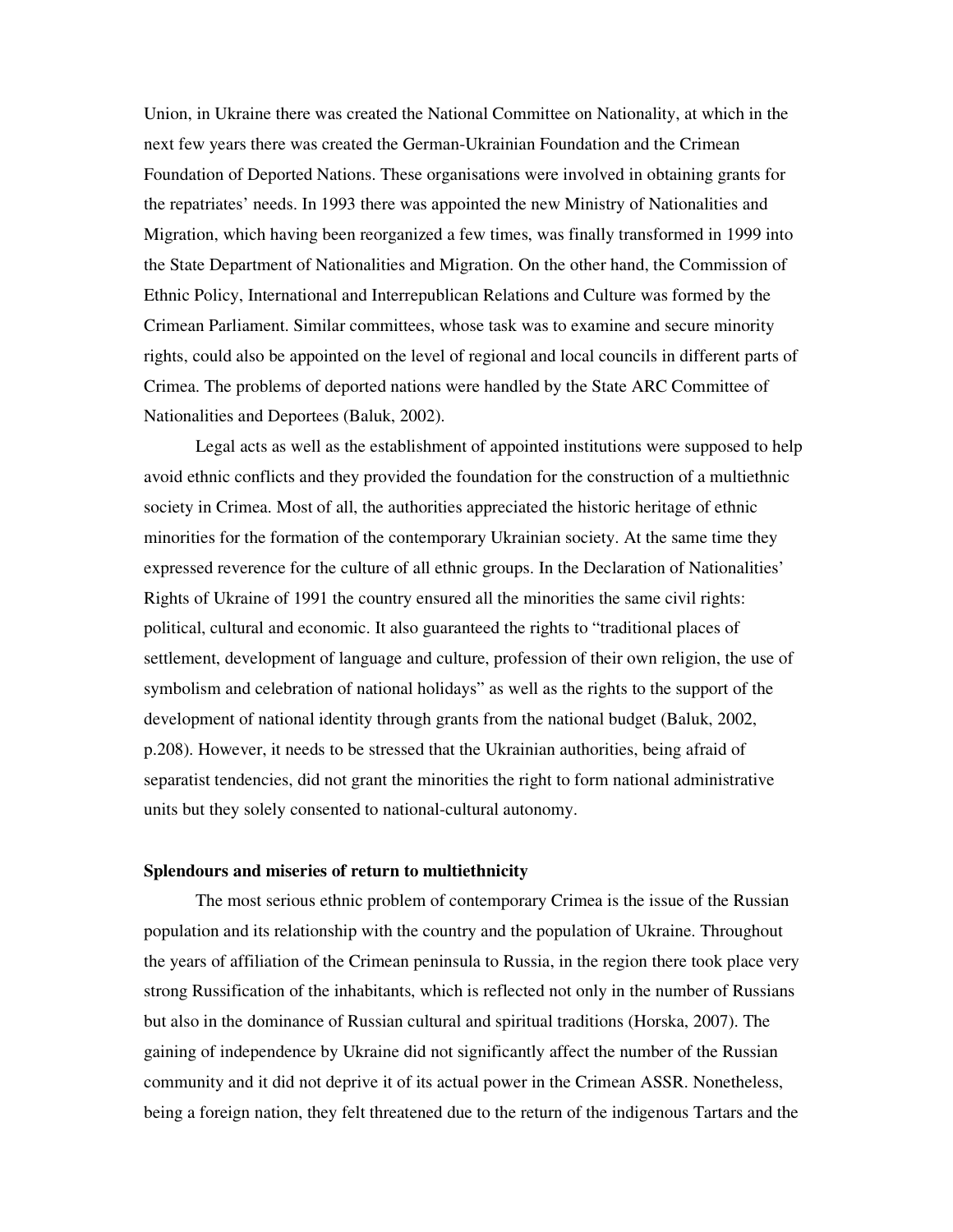necessity for integration and subordination to the Ukrainian authorities. It gave rise to the increase in nationalist attitudes in Russian circles (Baluk, 2002).

In the political dimension, nationalism manifested itself through the tendencies to separate from Ukraine and subordinate to Russia. The basis for all these activities, apart from "the Tartar threat" and "the threat of Ukrainian nationalism" (Kucy, 2006, p.183), was also strong economic connections between Crimea and Russia, as well as the presence of the Black Sea Fleet in the peninsula (Kucy, 2006; Horska, 2007). What guaranteed the Russian position in Crimea was also the isolationism of the Crimean administration, dominated by the Russians, retaining quorum in the Parliament and keeping most important positions in ARC. In such cases, moral and financial support was provided to Crimean Russians by the Russian Federation, which aimed at strengthening its political power in the peninsula (Kucy, 2006; Horska, 2007).

The authorities of the Autonomous Republic of Crimea, having the right to an independent ethnic policy, shaped it in a pro-Russian spirit, especially in the field of education and culture. What they clearly discriminated was the Ukrainian school system. It received lower donations than the Russian system. It was difficult to form groups and schools with Ukrainian as the language of instruction. According to the propaganda their standard was lower than that of ordinary schools. Even in the first half of the 90s there was not a single Ukrainian school in Crimea, while there were over 600 Russian schools (Baluk, 2002).

In spite of attempts to limit the role of the Russian language in the Ukrainian public life and promote the Ukrainian language, it was Russian that has remained the dominant language in Crimea. Since it is considered the mother tongue by 77% inhabitants of the peninsula (www.ukrcensus.gov.ua), it has been registered in the ARC constitution as, equal to Ukrainian, the official language of the autonomy (Baluk, 2002). Most foreign literature is available in Russian. Russian also dominates in scientific literature and fiction. It is commonly used in public institutions. On the other hand, the efforts to "ukrainize" public and social life are falsely assessed as an attempt against biculturalism and bilingualism of Crimea and treated as an infringement of the Russian population's rights. In this way under the pretext of protecting the Russian population, Russian authorities have one more opportunity to interfere in home affairs of Crimea and Ukraine (Baluk, 1998).

Nevertheless, what became a difficult and burning problem was the issue of the Crimean Tartars. Although the Ukrainian authorities have granted them the repatriate rights, in the peninsula they are still treated as second-category citizens. On the one hand, through the whole process of return they had to stand up to the unfriendly, or even hostile pro-Russian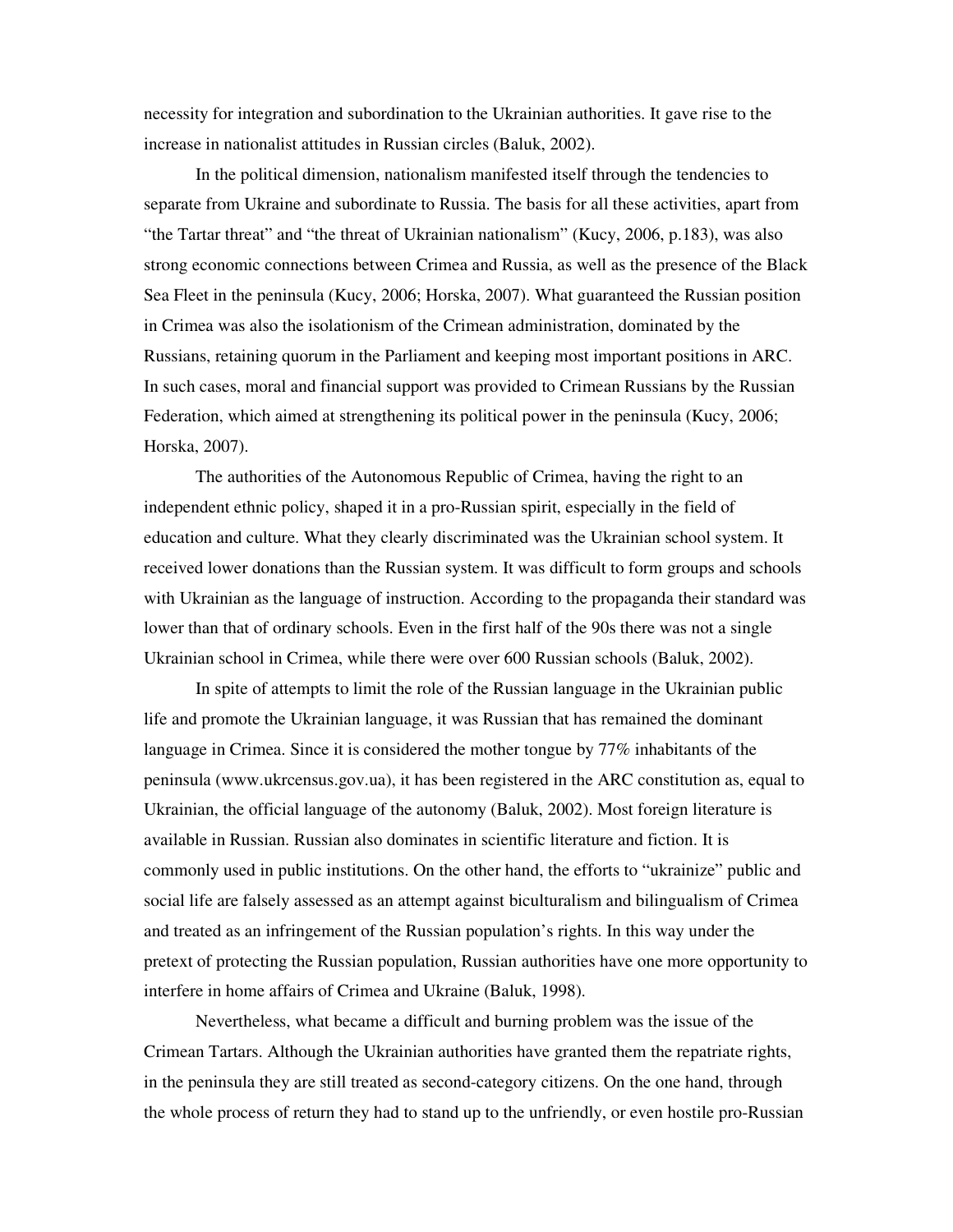Crimean authorities (Chazbijewicz, 2001a). It frequently took the form of hindering the acquisition of the Ukrainian citizenship that over 40% Tartars living in Crimea still do not have (Baluk, 2002). The Tartar people faced religious discrimination and encountered obstacles when opening schools with the Tartar language and reintroducing old Tartar names (Kucy, 2006). On the other hand, Tartars frequently met with unfriendliness of the local people, especially the Russians. Those conflicts were usually triggered by the Tartars reclaiming their farms lost in the past. That negative attitude of the Crimean inhabitants to the Tartar repatriates was even more fuelled by the local political authorities opposing the processes of the national revival of various minorities and supporting the visions of Russian or, alternatively, Russian-Ukrainian Crimea (Matelski, 2004; Kucy, 2006). The major problem of the Tartars coming back to Crimea was the lack of their own housing and employment. Although the Ukrainian government designated large construction areas and spent large sums of money on housing needs, until the beginning of 2002 less than 56% Tartar repatriates had their own house or flat. The others lived in temporary accommodation, e.g. in tents and at camping sites. The Tartar estates, which were usually built from scratch, did not have the basic infrastructural facilities, namely water, sewage system or electricity (Kucy, 2006). The financial situation of the Tartars was complicated by the fact that governmental means, which were meant to help them, were frequently suspended due to the economic crisis in Ukraine (Chazbijewicz, 2001a). Moreover, the Tartars frequently encountered discrimination when looking for jobs, especially in public offices. As a result, around 60% of the Tartars are unemployed (Baluk, 2002). It has not been easy to create administrative or representative structures of the reviving Tartar nation. In 1991 they summoned a national meeting of Tartars – *Kurultai*, which was formed by *Ma*ğ*lis*, a representative body. The declarations and decisions made by *Kurultai* and *Ma*ğ*lis* stressed the Crimean Tartars' rights to self-determination in their ethnic land. *Ma*ğ*lis*' task was to "implement *Kurultai*'s decisions, cooperate with state organs in matters connected with the issues of the Crimean – Tartar nation, solve problems concerning education, culture, religion, etc." (Kucy, 2006, p.184). Although *Ma*ğ*lis* has not been recognized in the Ukrainian and ARC constitution as the representative of the Tartar nation so far, it still has official relations with the Ukrainian President and government, with associations dealing with repatriates and with some countries, e.g. Turkey. Unfortunately, there are no Tartar representatives in the ARC Parliament, as well as in administrative authorities of different levels (Baluk, 2002; Kucy, 2006).

The aim of far-reaching activities of Tartar national movements is to create the autonomous republic in Crimea, functioning as part of Ukraine. It needs to be stressed that the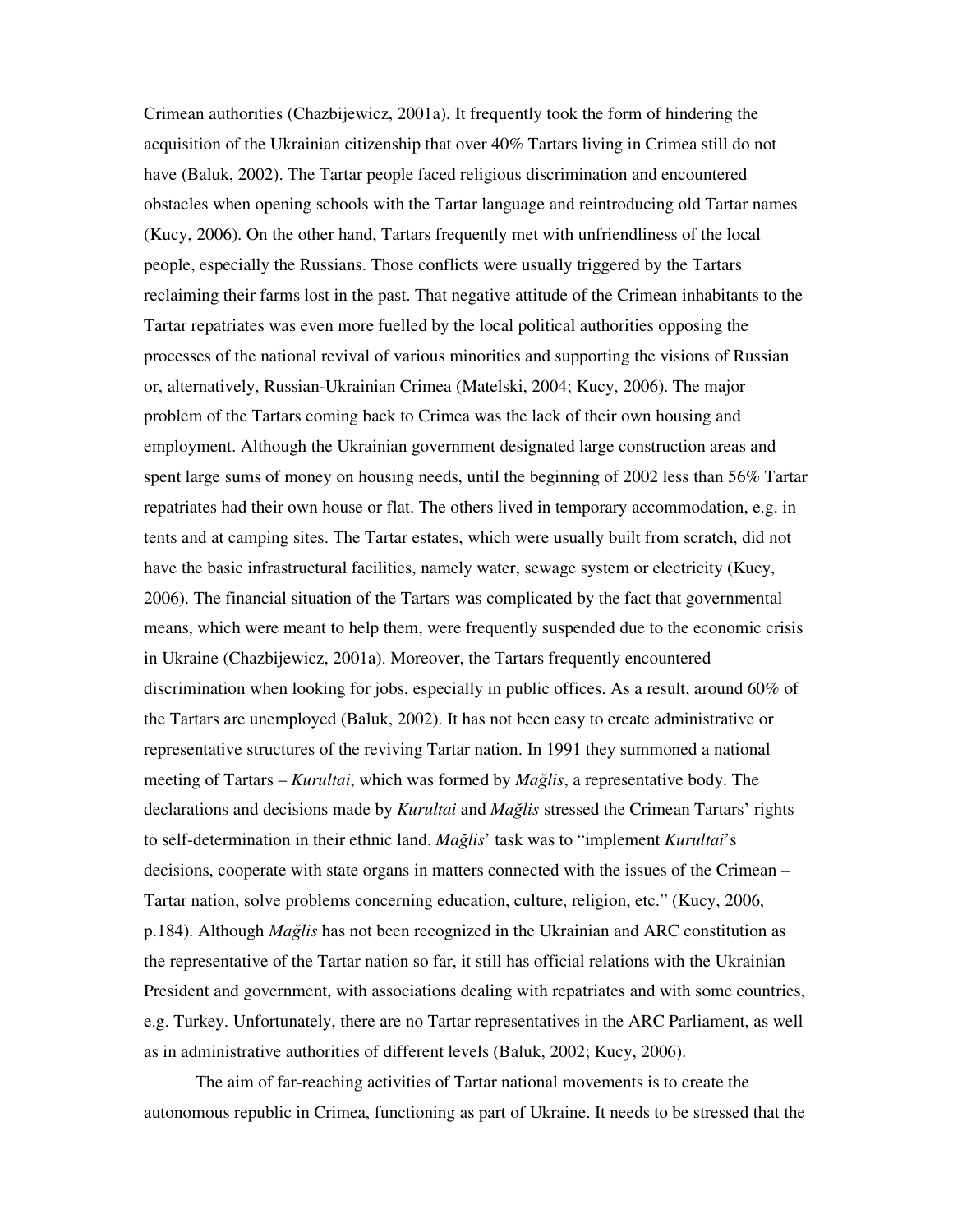Crimean Tartars in Russian – Ukrainian conflicts always supported the Ukrainian side, being aware that "it is thanks to independent Ukraine – in spite of all shortcomings and problems – they finally had a real opportunity to return to their homeland" (Chazbijewicz, 2001b, p.180; Baluk, 2002). However, wishing to become an autonomous nation in the future, Tartars have to face contemporary threats, such as general cultural globalisation of the Crimean society, the assimilation of the young generation, the lack of a clearly specified position among other nationalities, especially in relations with the Russians and Ukrainians (Chazbijewicz, 2001b).

Apart from the conflict-generating and difficult ethnic situations, in Crimea one can observe many positive phenomena connected with the presence of various nationalities. As such one can consider all the signs of socio-cultural revival of minorities. One of its forms is the appearance of various organizations and associations, frequently establishing relations and starting to cooperate with other nationalities. In 1991 in Crimea there were several organizations of national minorities, e.g. Azerbaijani, Bulgarian, Georgian, Armenian and Crimchak. In 1993 at the conference of minority representatives they made a decision to form a common inter-ethnic party, which in 1995 was transformed into the Association of National Societies and Communities of Crimean Nations (Chazbijewicz, 2001a). Another positive sign was an international folk festival that took place in Crimea in 1997. The festival was an undertaking planned by the Ukrainian Council of Minority Representatives (Baluk, 2002).

Minority associations usually intend to unify the community and care for its culture. And so for instance in 1996 in Crimea they started to publish the "Surb Chacz" magazine, which was about the Armenian culture, in 1997 they consecrated a new Armenian church in Simferopol, and in the following years they remodelled the Surb Chacz monastery in the vicinity of Old Crimea. In a few Crimean towns there are Armenian schools operating, and at the University of Simferopol students can attend courses for future teachers of the Armenian language. Similar cultural-educational activity is run by the association of the Greek minority, which also prepares TV and radio programmes in Greek (www.eastway.pl).

After the post-war disintegration, the Karaim minority undergoes a revival too. Since the end of the 1980s associations unifying the members of that community have appeared, e.g. the Association of Crimean Karaims. They initiated the native language learning at the Karaim community centres. It was also thanks to them that the Karaim necropolis in Josaphat Valley was examined and the security watch of the fortress in Czufut-Kal was arranged. In 1995 the Association took part in the preparation for a conference concerning the centurieslong presence of the Karaims in Crimea (Romaśko, 1995). In 1999 thanks to the efforts of the worshippers the Little Kenesa in the complex in Eupatoria was remodelled, which enabled the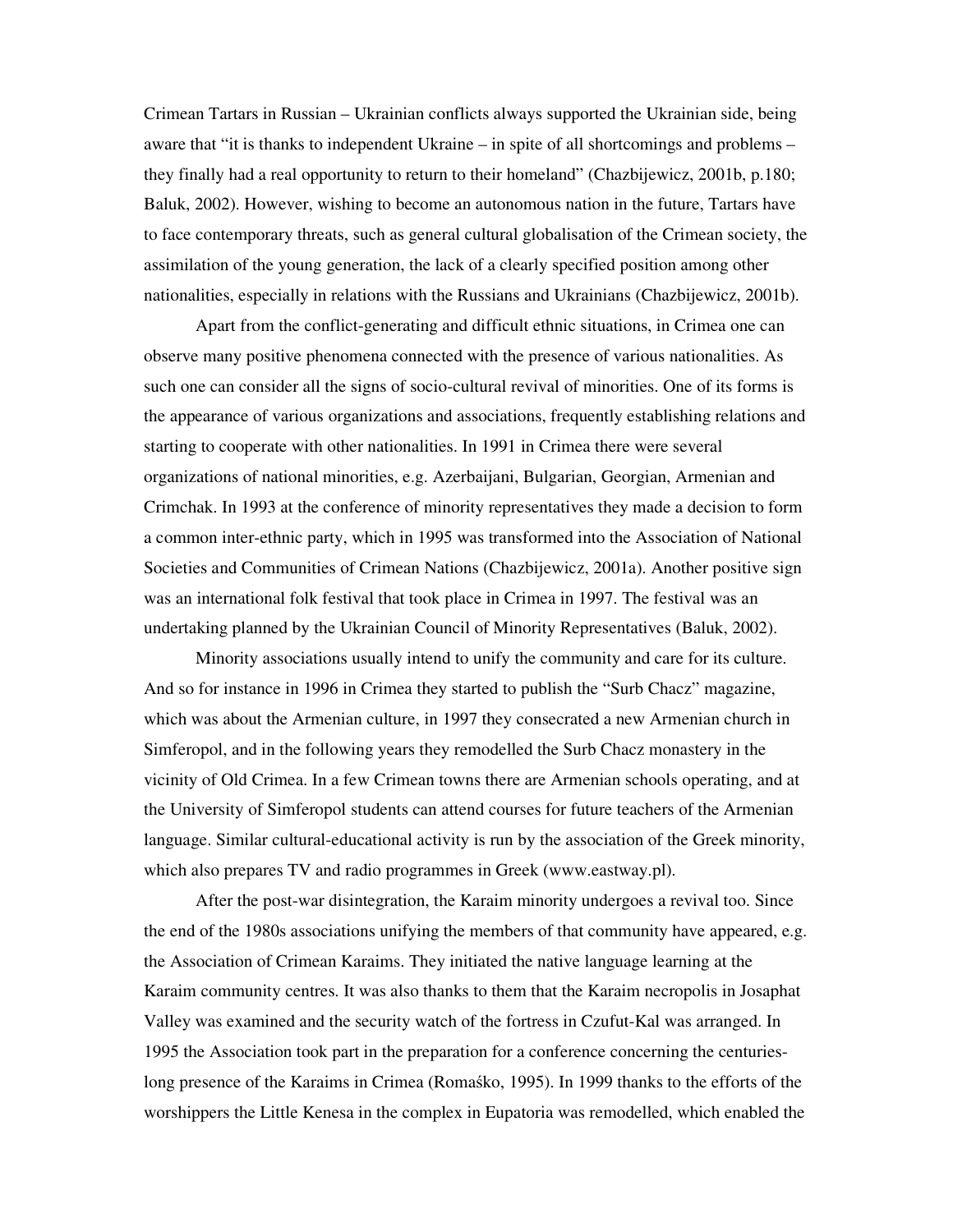local clergy to perform regular church services there (Połkanow, Połkanowa, Zinczenko, 2004). Finally, in 2000 Crimean Karaim Spiritual Board was founded. It deals with the issue of regaining the rights to Cufut-Kale (Pilecki, 2004).

Since the beginning of the 1990s an increased socio-cultural activity has been manifested by the Polish minority. The goals of the Polish organizations in Crimea are as follows: "e.g. they try to cherish the Polish cultural heritage in Crimea by presenting the signs of the presence and activity of the Poles living there, reconstructing some signs of their activity, including churches, the revival of the Polish language, promotion of Polish education and science, (...), development of welfare institutions, e.g. for the elderly, numerous families and other people and families in need of pecuniary, legal and moral assistance" (Chodubski, 2004, pp.138-139). Extra emphasis is put on the Polish language and cultural education among the Polish diaspora as well as other people concerned. The Polish language is taught in several towns in Sunday schools and at two universities in Simferopol. The Catholic Church is also involved in the work of the Crimean Polish diaspora and pastoral care (Gadomski, 2004).

### **Conclusions**

The principles of the ethnic policy of the Ukrainian authorities reflect their great respect for the ethnic variety of Ukraine. They aim to create the best opportunities for all the ethnic groups in the country to coexist in harmony. However, Crimea is one of the regions where it is especially difficult to ensure peaceful coexistence of all the nationalities. It partly results from their number, but most of all, from historically conditioned relations and contemporary problems of the Ukrainian state. Ukraine, which for not so long has been building the structures of a democratic and civic state, and in addition to that, is still struggling with an economic crisis, is not capable of catering for all the current political, social and economic needs of the minorities.

At the moment, the most urgent and difficult to solve ethnic problems in Crimea are the issues of the Russian and Tartar populations. The extreme destabilization of the ethnic status is caused by the nationalist and separatist attitude of the Russians, who have a negative approach to any signs of socio-cultural activity of the Ukrainians and Tartars. The solution of the problem is hindered by the support the Russian Federation gives to the Crimean Russians.

The situation of the Crimean Tartars calls for a lot of attention. The rebuilding of national structures, social and religious lives, as well as solving economic problems are the perspectives of the Tartar community for the next couple of years. What makes one feel more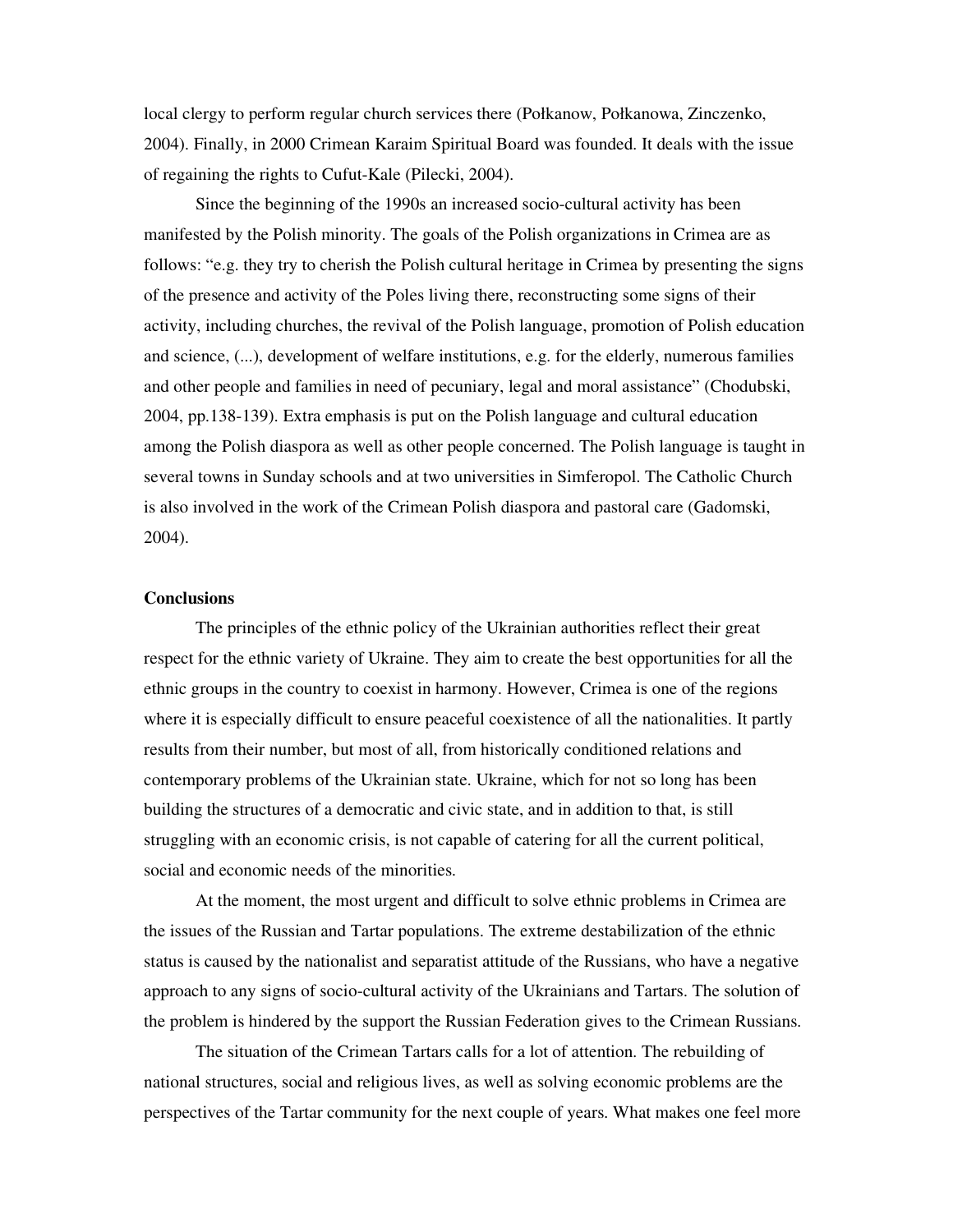optimistic is the situation of some other minorities. In spite of unfavourable circumstances, they have managed to keep their national identity, and now they are gradually rebuilding their social and cultural infrastructure.

The phenomena of the revival of various nationalities observed at the moment in Crimea along with the supportive attitude of the Ukrainian authorities to the multiethnic model of the country make it possible to expect that, after an almost 100-year break, the atmosphere of multiethnicity will return to the peninsula. Obviously, this is a long-term task. However, with the interest and engagement of all the ethnic groups, with the current ethnic policy and support of the Ukrainian state this aim is achievable.

#### **References:**

- Baluk W. 1998, *Grupy etniczne Ukrainy w procesie przemian ustrojowych*, Acta Universitatis Wratislaviensis, Nr 2049, Politologia XXII, p. 99-108.
- Baluk W. 2002, *Koncepcje polityki narodowo*ś*ciowej Ukrainy. Tradycje i współczesno*ść, Acta Universitatis Wratislaviensis, Nr 2348.
- Chazbijewicz S. 2001a, Awdet czyli powrót. Walka Tatarów krymskich o zachowanie tożsamości narodowej i niepodległość państwa po II wojnie światowej, Wyd. Uniwersytetu Warmińsko-Mazurskiego, Olsztyn.
- Chazbijewicz S. 2001b, *Tatarzy krymscy: walka o naród i woln*ą *ojczyzn*ę, Oficyna Wydawnicza LIKON, Poznań, Września.
- Chodubski A. 2004, *Polacy na Krymie w ko*ń*cu XIX i na pocz*ą*tku XX wieku* (in:) Polacy na Krymie. Edited by E. Walewander, "BAMKA", Lublin, pp. 117-140.
- Gadomski A. 2004, *Szkolnictwo polskie na Krymie*, (in:) Polacy na Krymie. Edited by E. Walewander, "BAMKA", Lublin, pp 157-165.
- Horska N. 2007, *Mniejszo*ść *rosyjska na Ukrainie* (in:) Ukraina w stosunkach międzynarodowych. Edited by M. Pietraś and T. Kapuśniak, Wyd. UMCS, Lublin, pp. 64-86.
- Hryszko R. 2004, *Z Genui nad Morze Czarne*, Towarzystwo Wydawnicze "Historia Iagellonica", Kraków.
- Karaimi: III Pieniężnieńskie Spotkania z Religiami. Materiały z sesji naukowej. Edited by A. Dubiński and E. Śliwka, Muzeum Misyjno-Etnograficzne Seminarium Duchownego Księży Werbistów, Pieniężno, 1987.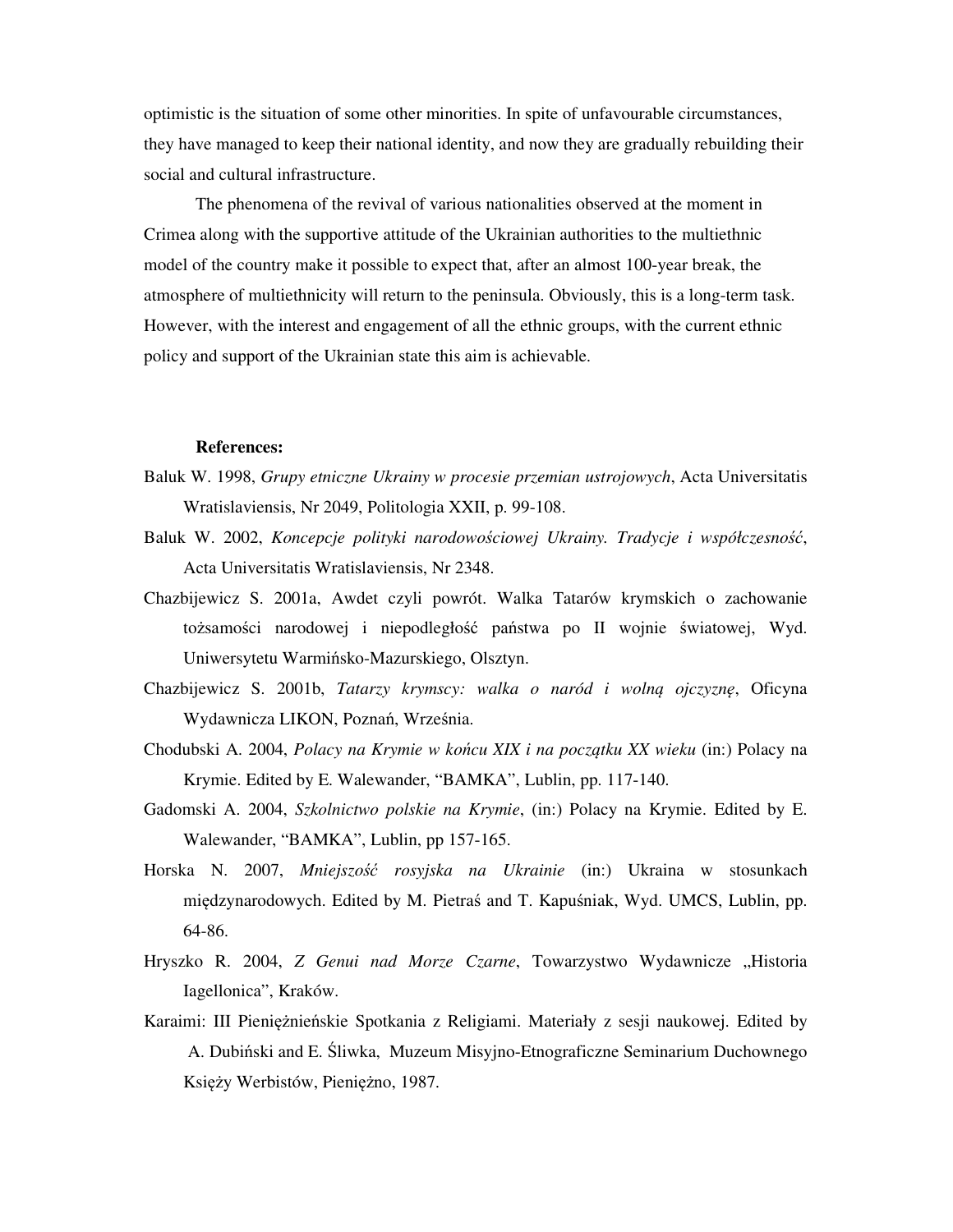- Kefeli A. S. 2004, *Karaimi jako zesła*ń*cy "specjalni". Mało znane stronice historii narodu karaimskiego* (in:) Karaj kiuńlari. Dziedzictwo Narodu Karaimskiego we współczesnej Europie. Edited by M. Abkowicz and H. Jankowski, "Bitik" Oficyna Wydawnicza ZKP, Wrocław, pp. 37-40.
- Kucy A. 2006, *Problem Tatarów krymskich po rozpadzie Zwi*ą*zku Radzieckiego* (in:) Mniejszości narodowe i etniczne w procesach transformacji oraz integracji. Edited by E. Michalik and H. Chałupczak, Wyd. UMCS, Lublin, pp. 181-187.
- Matelski D. 2004, *Narody słowia*ń*skie i niesłowia*ń*skie na Krymie w XIX i XX wieku* (in:) Polacy na Krymie. Edited by E. Walewander, "BAMKA", Lublin, pp. 93-116.
- Pełczyński G. 1995, *Najmniejsza mniejszo*ść*. Rzecz o Karaimach polskich*, Wyd. Stanisław Kryciński i Towarzystwo Karpackie, Warszawa.
- Pilecki S. 2004, *Karaimi* (in:) Karaj kiuńlari. Dziedzictwo Narodu Karaimskiego we współczesnej Europie. Edited by M. Abkowicz and H. Jankowski, "Bitik" Oficyna Wydawnicza ZKP, Wrocław, pp. 17-20.
- Połkanow J., Połkanowa A., Zinczenko N. 2004, *Krymscy Karaimi Karaje. Stan i perspektywy zachowania etnokultury. Z przeszło*ś*ci w przyszło*ść (in:) Karaj kiuńlari. Dziedzictwo Narodu Karaimskiego we współczesnej Europie. Edited by M. Abkowicz and H. Jankowski, "Bitik" Oficyna Wydawnicza ZKP, Wrocław, pp. 140-151.
- Romaśko N. 1995, Karaimi na Krymie w XX wieku, Rocznik Muzułmański, R. IV, T. 3, pp. 76-80.
- Wielki atlas historyczny świata, Wyd. Demart, Warszawa, 2003.

www.eastway.pl

www.turkiye.net/sotakaraim

www.ukrcensus.gov.ua

- Zastavnyj F. D. 1994, Geografija Ukrajiny, Wyd. "Svit", L'viv
- Zastavnyj F. D. 2003, Demografični vtraty Ukrajiny, Golodomory, vijny, emigraciji, Ministerstvo Osvity i Nauki Ukrajiny, L'vivs'kyj Nacional'nyj Universytet im. I. Franka, L'viv.
- Jakowenko N. 2000, Historia Ukrainy do końca XVIII wieku., Instytut Europy Środkowo-Wschodniej, Lublin.